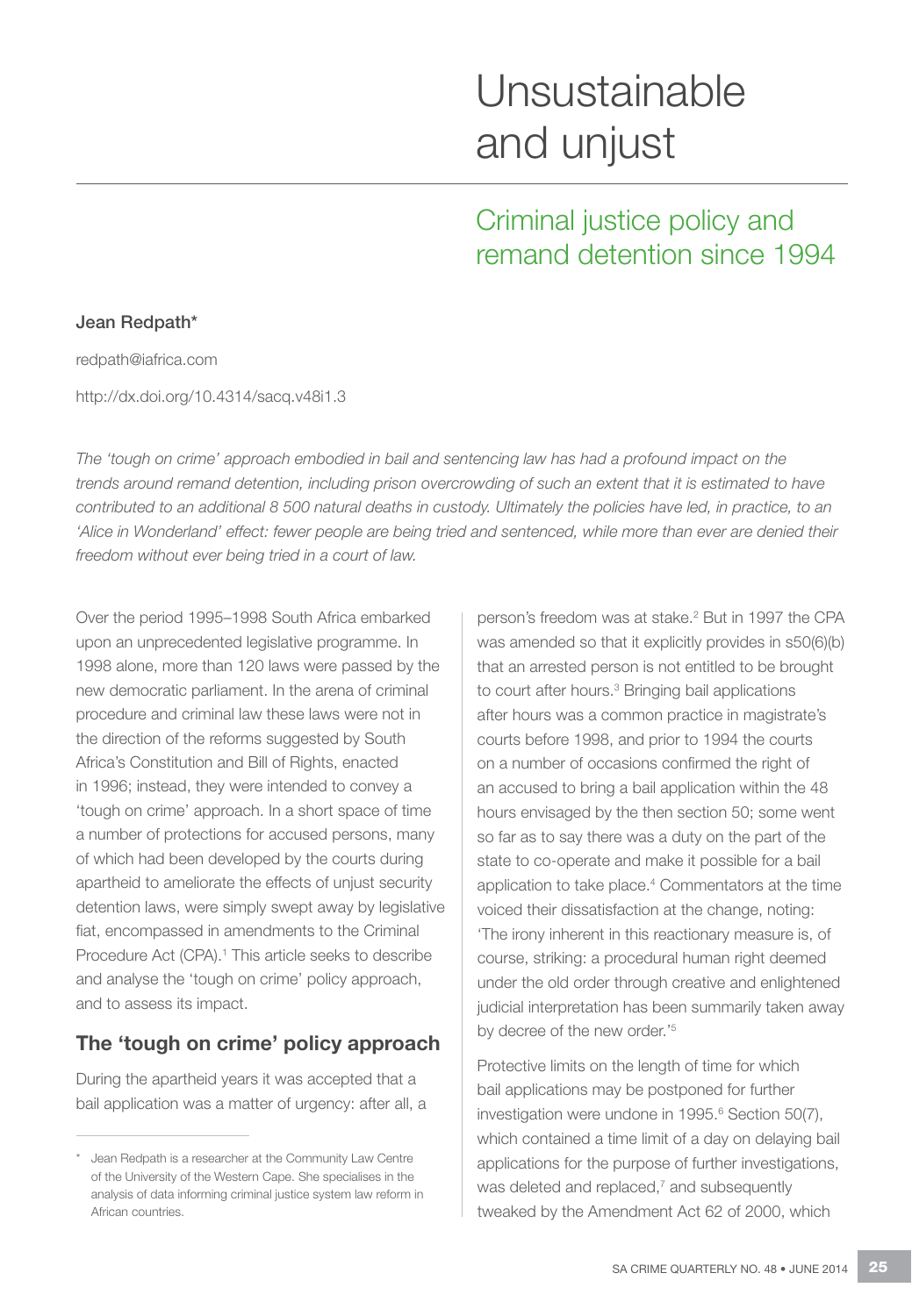provides for the postponement of a bail application for seven days *at a time* if the court, *inter alia*, thinks it has insufficient information to make a decision on bail, if the accused is going to be charged with a serious offence, or the court simply thinks it is in the interests of justice to do so.8

In addition to these procedural changes relating to when bail applications may be heard, a greater onus has been placed on the accused. The court hearing the bail application must be satisfied that the interests of justice are served by release, whereas previously the court had to be satisfied that the interests of justice are served by continued detention.<sup>9</sup> In relation to accused persons charged with serious offences listed in Schedule 6,<sup>10</sup> such as premeditated murder and gang rape, bail has all but been ruled out. Section 60(11) places the onus on an accused charged with such an offence to adduce evidence to satisfy the court that *exceptional circumstances* exist, which, in the interests of justice, permit release.<sup>11</sup> This is called a 'reverse onus' and implies that if an accused charged with a Schedule 6 offence at the bail application provides no evidence, or provides unexceptional evidence in support of the contention that the interests of justice will be served by his release, he will not be released on bail.

In relation to Schedule 5<sup>12</sup> offences, which are serious offences such as murder and rape that have not been aggravated by additional factors (such as premeditation in the case of murder), the amendments require that 'the accused be detained in custody until he or she is dealt with in accordance with the law, unless the accused, having been given a reasonable opportunity to do so, *adduces evidence* which satisfies the court that the interests of justice permit his or her release'. This formulation is slightly less onerous than that applicable to Schedule 6 offences.

The Constitutional Court found that the limitation inherent in s60(11) (exceptional circumstances for Schedule 6 offences) on section 35(1)(f) of the Constitution, which provides that 'everyone who is arrested for allegedly committing an offence has the right to be released from detention if the interests of justice permit, subject to reasonable conditions', was reasonable and justifiable in our

current circumstances of widespread violent crime.13 The Court noted that 'the subsection does not say they must be circumstances above and beyond, and generally different from those enumerated ... an accused ... could establish the requirement by proving there are exceptional circumstances relating to his or her emotional condition that render it in the interests of justice that release on bail be ordered notwithstanding the gravity of the case'.14

It was also noted that 'the amendment was intended to make the obtaining of bail of accused persons who are charged with serious offences more difficult. It was not meant to make the obtaining of bail by these persons impossible'.15 Unfortunately, the provisions seem to have ensured that the possibility of bail in relation to Schedule 6 offences is likelier among those with expensive legal representation:<sup>16</sup> for the vast majority accused of serious crimes, release is highly unlikely.<sup>17</sup>

A 2008 study predicted that the combined impact of these changes is 'likely to be a significant delay in the hearing of bail applications, an increase in postponements for further investigation, and a reduction in the number who are granted bail at first appearance'.18 The study did in fact find evidence of these trends in three courts investigated.19 However, many crime-weary South Africans appeared to welcome these amendments to bail law, as many believed at the time that 'criminals have too many rights'.20

In response to public perceptions of leniency in sentencing,<sup>21</sup> tough sentences were also introduced in 1997.<sup>22</sup> Counter-intuitively termed 'minimum sentencing', the legislation prescribing tough sentences for serious crime was a response to an earlier Constitutional Court judgement that had found the death penalty to be unconstitutional.<sup>23</sup> At the time of this judgement, the public believed crime in South Africa had escalated $24$  and public sympathy was against the abolition of the death penalty.<sup>25</sup> Consequently there was a need to demonstrate that government was 'tough on crime', and thus 'minimum' sentences of life imprisonment were legislated for crimes that previously might have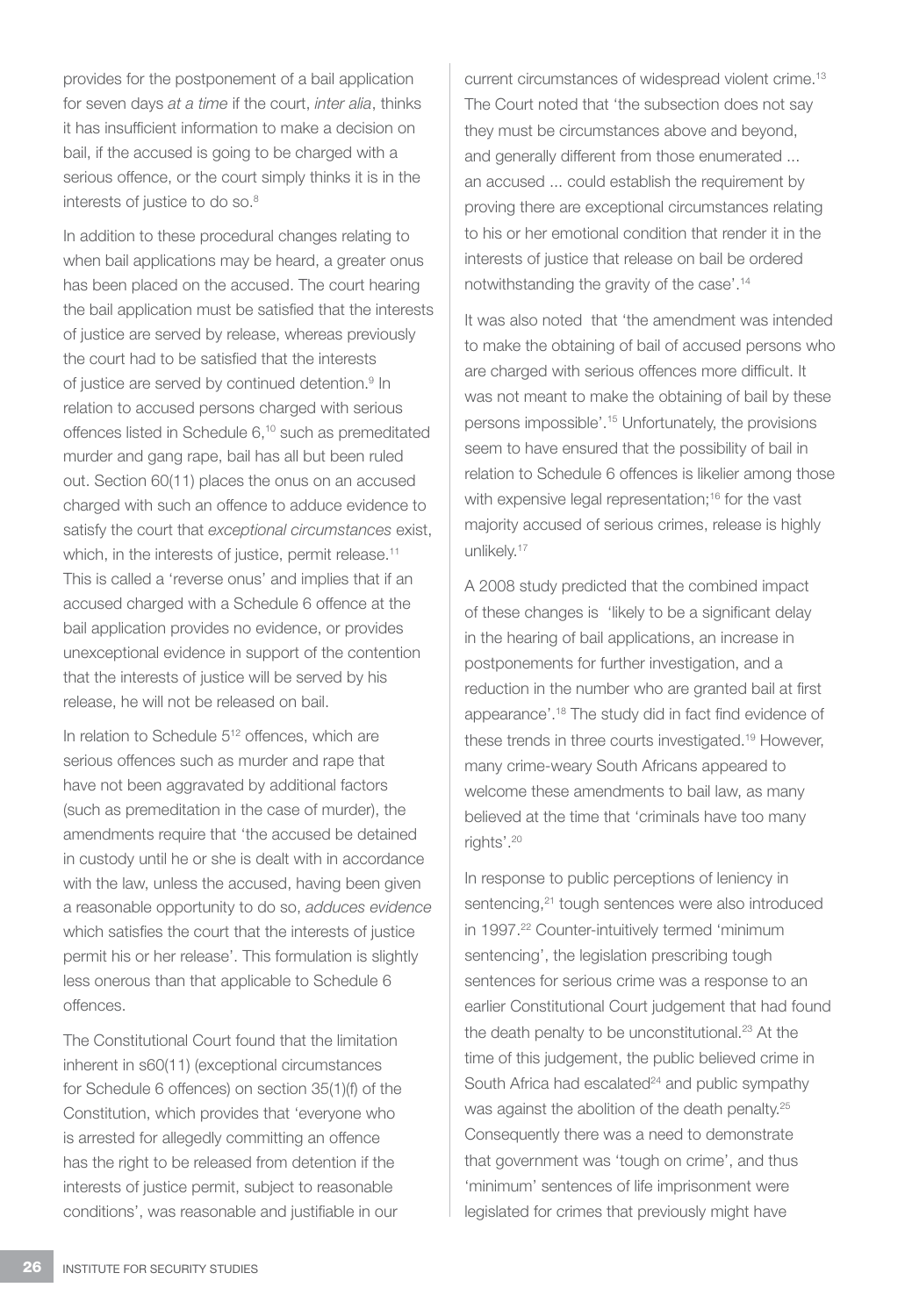incurred the death penalty. Other 'minimums' were also provided for. Minimums are applicable even in relation to first offenders, unlike the 'three strikes' law applicable in some US and Australian states. The minimum sentencing provisions commenced on 1 May 1998,<sup>26</sup> and the initial period of their validity was only two years.<sup>27</sup> After two years the provisions were explicitly renewed by the President with the agreement of the legislature.<sup>28</sup> These minimum sentencing provisions were renewed on a number of occasions, and almost ten years later the renewal requirements were deleted, making minimum sentencing permanent.<sup>29</sup> A summary of the minimum sentencing provisions and their applicable sentences appears in the tables below. Their introduction occasioned further amendments to the sentencing jurisdiction of the lower courts.

Table 1.1: Summary of minimum sentencing offences (Schedule 2)<sup>30</sup>

| Part I                                                                | Part II                                                          | Part III                                                | Part IV                                                                                                     |
|-----------------------------------------------------------------------|------------------------------------------------------------------|---------------------------------------------------------|-------------------------------------------------------------------------------------------------------------|
| Life                                                                  | <b>Fifteen</b><br>years                                          | <b>Ten years</b>                                        | <b>Five years</b>                                                                                           |
| Some<br>aggravated<br>murders,<br>such as pre-<br>meditated<br>murder | Murders not<br>covered in<br>Part I                              | Rapes not<br>covered in<br>Part I                       | All offences<br>in Schedule<br>1 of the<br>Criminal<br>Procedure<br>Act, where<br>committed<br>with firearm |
| Some<br>aggravated<br>rapes, such<br>as gang<br>rape                  | Some<br>aggravated<br>robbery<br><i>(including</i><br>hijacking) | Some<br>indecent<br>assault                             |                                                                                                             |
| Some<br>aggravated<br>terrorism<br>offences                           | Some drug<br>dealing                                             | Some<br>assault GBH                                     |                                                                                                             |
|                                                                       |                                                                  | Some<br>firearms<br>offences                            |                                                                                                             |
|                                                                       |                                                                  | Some white<br>collar crime<br>(including<br>corruption) |                                                                                                             |
|                                                                       |                                                                  | Terrorism<br>offences not<br>in Part I                  |                                                                                                             |

#### Table 1.2: Prescribed sentences (section 51)<sup>31</sup>

| Penalty on:                     | <b>PART I</b> | <b>PART II</b> | <b>PART III</b> | <b>PART IV</b> |
|---------------------------------|---------------|----------------|-----------------|----------------|
| 1st offence                     | life          | 15 years       | 10 years        | 5 years        |
| 2nd offence                     | life          | 20 years       | 15 years        | 7 years        |
| 3rd or<br>subsequent<br>offence | life          | 25 years       | 20 years        | 10 years       |

At the time of the introduction of minimum sentences, only the high courts, which generally hear fewer than 1% of criminal cases, had the sentencing jurisdiction to impose many of these sentences. Consequently, soon after the minimum sentencing provisions came into effect, the sentencing jurisdiction of the regional courts was extended to 15 years' (from 10 years') imprisonment, and the district courts' jurisdiction was extended to three years' (from 12 months') imprisonment.<sup>32</sup>

A messy period of almost a decade (1998–2007) followed, during which regional courts were empowered to hear life imprisonment matters, but had to refer them to the high courts for sentencing. Incidentally, a parliamentary study found that in one in ten such cases the high court ended up acquitting the accused, who had been found guilty in the regional court.<sup>33</sup> Ultimately the regional courts were empowered in December 2007 to hand down sentences of life imprisonment in these matters.<sup>34</sup> The automatic right of appeal that went with these sentences was legislatively removed – possibly unintentionally – in April 2010.<sup>35</sup>

Some analysts predicted that this jurisdictional change would sharply increase the number of people convicted and sentenced to prison, simply because the regional courts have the capacity to hear many more cases than the high courts. The next section reveals that the number of people handed down long sentences has indeed increased – but not the total number convicted and sentenced year-on-year.

# The impact of 'tough on crime' policy changes

The practical impact of the changed bail and sentencing framework was borne most obviously by the Department of Correctional Services (DCS).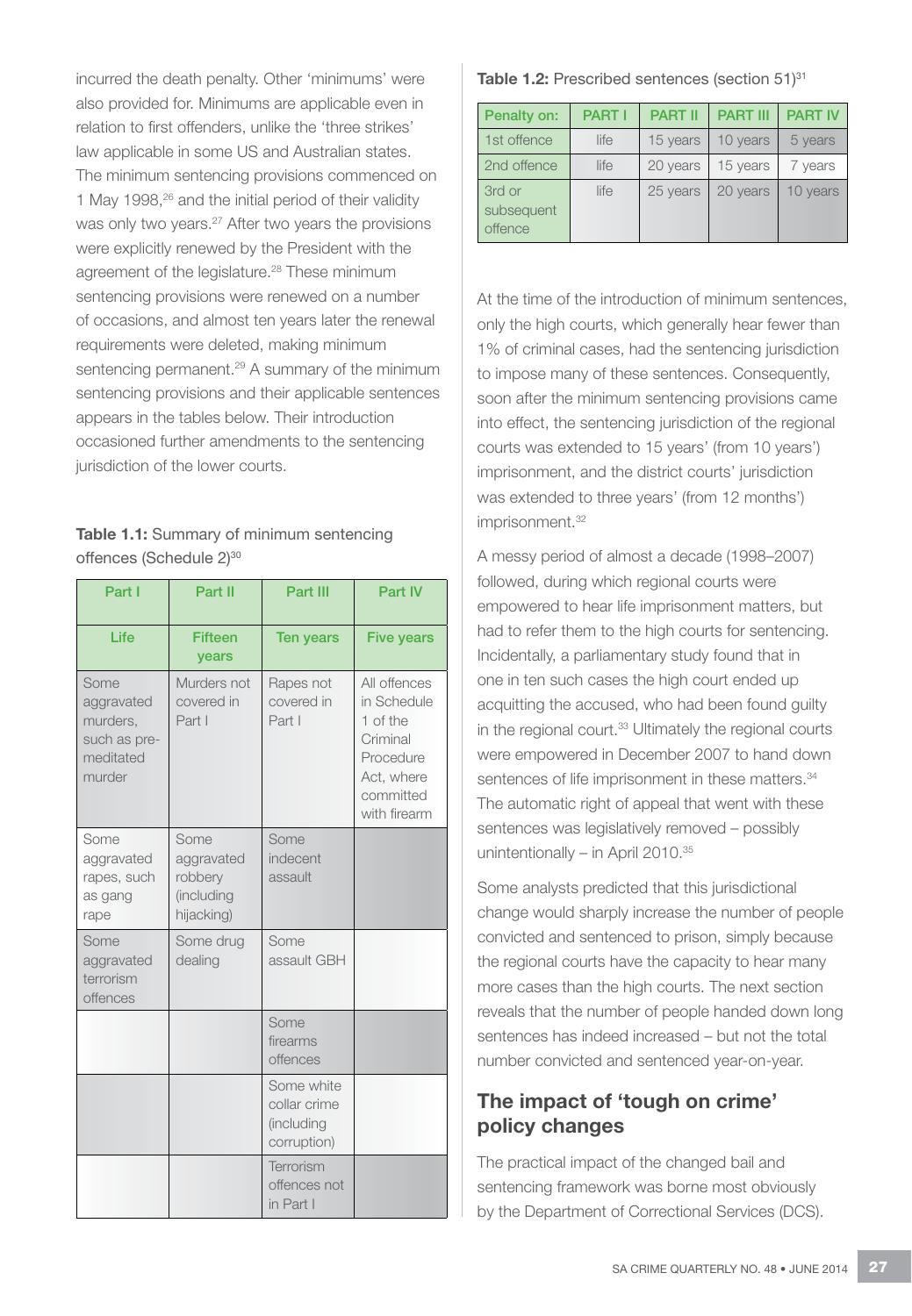This is immediately apparent in the figures for the total remand population by month. Between 1995 and 1996, after the first amendments, the number of people held pre-trial at month end increased by 50%, from around 20 000 to 30 000 people. By the end of April 1998 almost 43 000 people were held, compared to the almost 18 000 held in May 1995 – a staggering 138% increase in only three years. After the 1998 amendments came into effect, there was a further steep increase until April 2000, when a peak of almost 60 000 people held pre-trial was reached. In only five years the pre-trial population in prisons had tripled.

#### Figure 1: Remand population in prisons as at month end, 1995–2012<sup>36</sup>



Since that peak, the pre-trial population has hovered around the 50 000 mark, with some seasonal dips to the 40 000 mark.

During the remand peak from 2000 to 2004, prisons were bursting at the seams, holding 170 000 to 190 000 people, a large proportion of whom were untried, in facilities designed for just over 100 000 people.37 Overcrowding leads to less than ideal conditions of detention, including the spread of communicable diseases. Unsurprisingly, these conditions of overcrowding led to a steep increase in the number of deaths from natural (i.e. not violent or accidental) causes.

Plotting the inmate population since 1995 in prisons against the rate of natural deaths per 100 000 inmates shows that not only does the number of deaths increase as the inmate population grows, but also the rate of death. At around a total population of 140 000, there is on average one death a year for every 250 inmates. Where total inmate populations





are closer to 190 000 (largely because of the massive increase in remand inmates) there is closer to one death for every 110 inmates. In other words, a 35% increase in total population has more than doubled the rate of natural death. Using this relationship, it can be calculated that, had inmate populations remained at around 140 000, some 8 500 natural deaths would probably not have occurred in the period 1998 to 2011.39

**Figure 3: Relationship between rate of natural** deaths per year and inmate population from 31 March 1998–201140



Inmate population

The trend in natural deaths is likely to have been influenced by a high prevalence of HIV and tuberculosis. Anti-retroviral roll-out in prisons only began in 2006 at three sites, $41$  just after the peak in inmate population numbers over the 2003–2005 period. Official prison capacity by the end of February 2011 was only 118 154 – yet at one point during this period the number incarcerated tipped 190 000.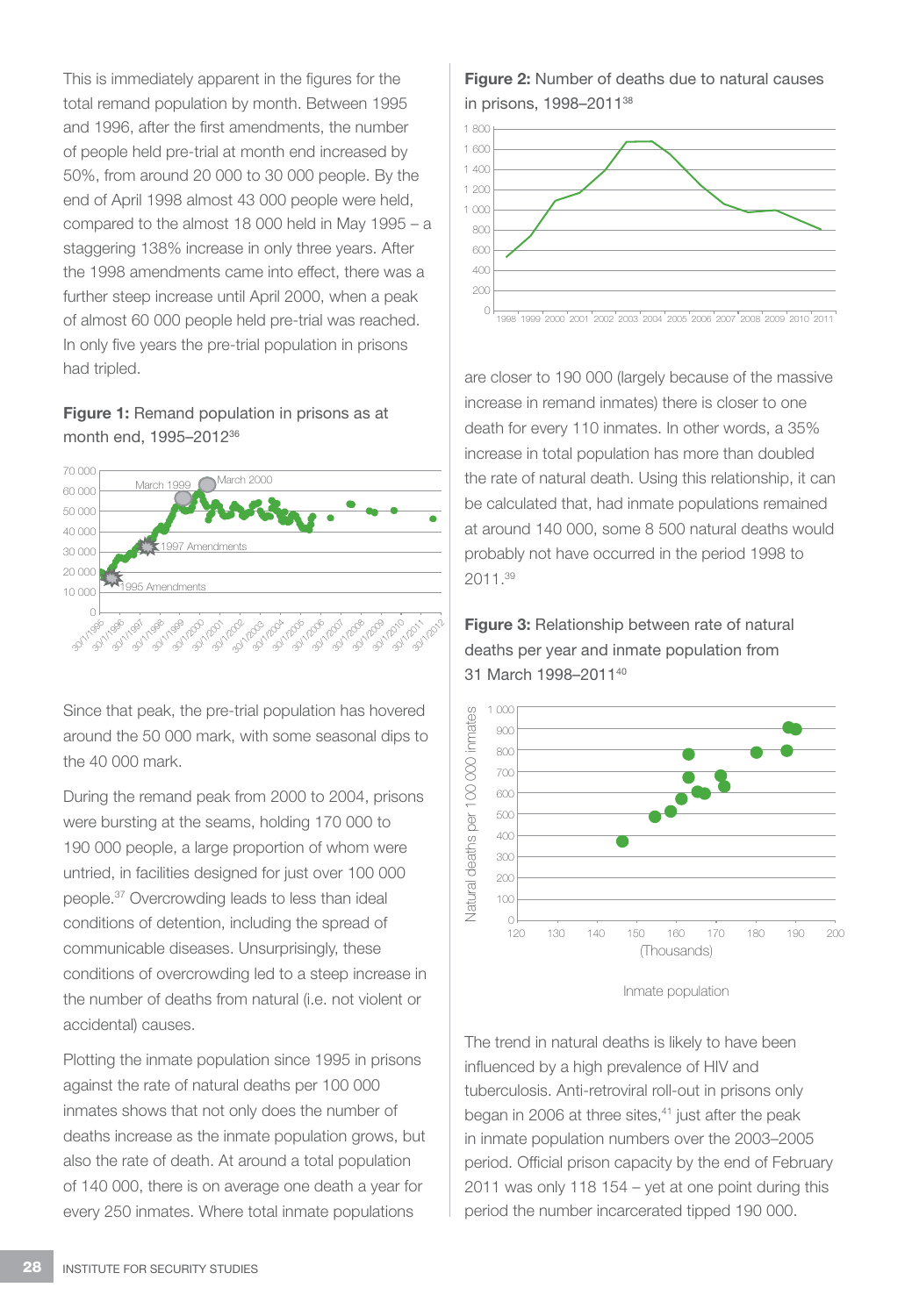



In response to excessive inmate numbers – see the graph above – the DCS motivated for presidential 'special remissions of sentences', leading to the early release of 33 972 sentenced prisoners during 2005.<sup>43</sup> In addition, consideration of parole<sup>44</sup> at the earliest possible parole date<sup>45</sup> has now become the norm.<sup>46</sup> This is increasingly essential as prisoners with longer sentences (in excess of ten years) continue to replace those with shorter sentences. By 2011 the number of prisoners with sentences of more than ten years had almost quadrupled, to more than 50 000.

# Figure 5: Composition of the total prison population by sentence status, 1995, 2000, 2005 and 2011<sup>47</sup>



Since 1994, imprisonment capacity has increased by approximately 20 000, which is still not nearly enough.<sup>48</sup> However, the DCS has limited control<sup>49</sup> over one of the key drivers of the size of the total inmate population – a high remand population, which is around twice the size it was in 1995.

# The drivers of the remand population

What causes high remand populations? The number of remand detainees on any particular day is influenced by two trends – how many people are admitted to remand, and how long each of them remains in detention. What do the data say about how many people were admitted to remand detention?

The legislative changes discussed above were likely to have increased the number of people denied bail and admitted to remand. If arrests had remained constant or had increased, then the number admitted to remand should have increased, and analysis of the data shows that admissions rose considerably during the initial period of the new laws. In 1995/1996 just over 230 000 people were admitted on remand. This increased to almost 299 000 by the year 1999/2000 – in other words, four years later, 67 000 or 29% more people were admitted on remand than in 1995/1996. Another two years later 311 013 were admitted on remand. Subsequently, however, remand admissions dropped to the point where in 2010/11 there were fewer such admissions than there had been in 1995/6. What accounts for this trend?

Figure 6: Number of people admitted on remand (un-sentenced admissions) to prisons, 1995/6– 2010/1150



The question arises whether the drop in remand admissions down to 1995/6 levels is due to a drop in the number of arrests, particularly priority crime arrests, which are more likely to result in a denial of bail. This is not the case. Comparing 2002/3 – the peak of remand admissions – to 2010/11 shows a 55% increase in priority crime arrests (which are more likely to result in denial of bail), from 444 738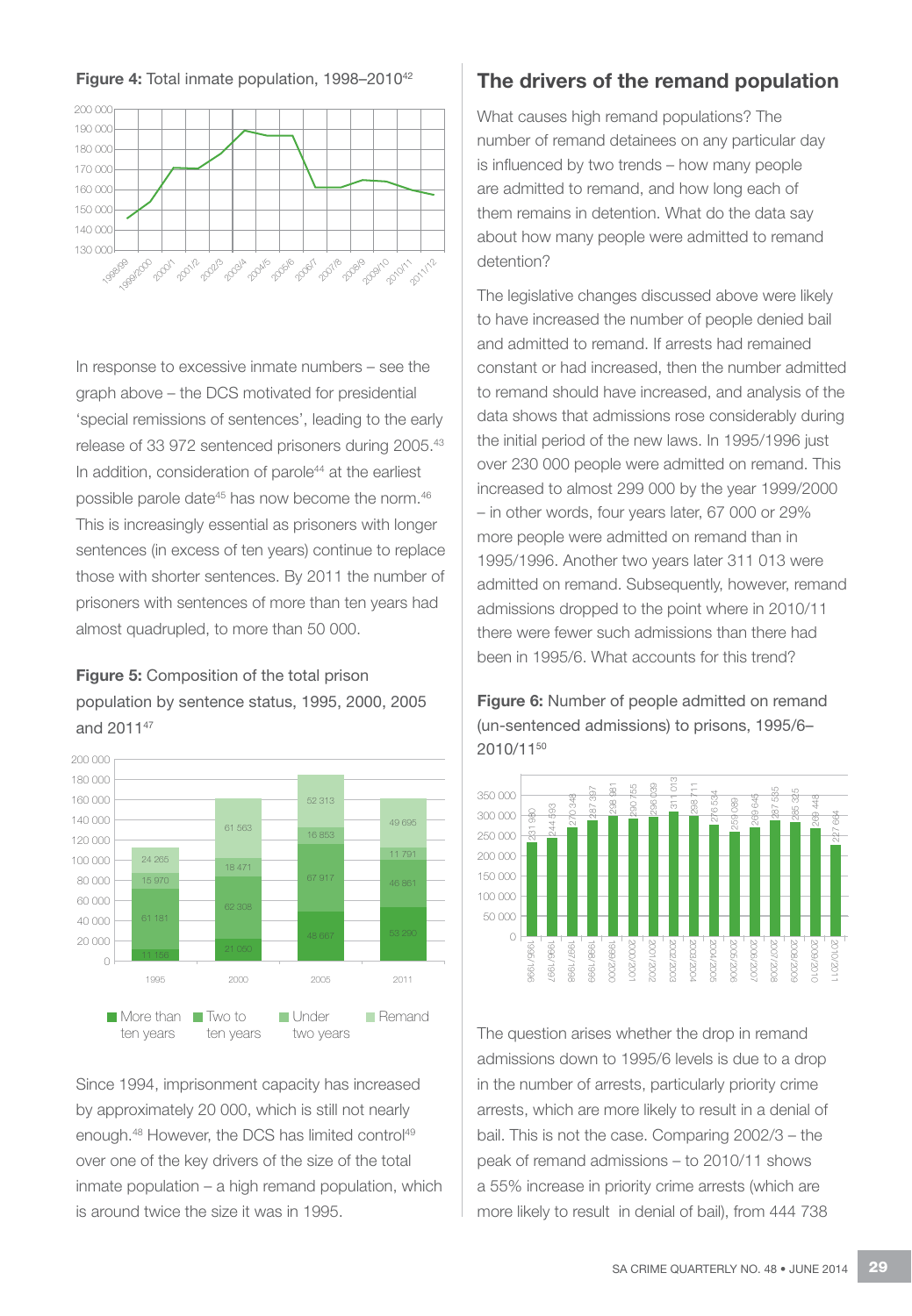to 688 937.<sup>51</sup> Consequently the drop in remand admissions cannot be attributed to a drop in arrests.

Figure 7: Number of priority crime arrests, 2001/2– 2012/1352



What has reduced is the extent to which such arrests translate into remand admission into prisons. In 2002/3 the remand admissions figure was 70% of the priority crime arrests figure (in the previous year there were more remand admissions than priority crime arrests). By 2008/9 the ratio of remand arrests had dropped to 53%; in 2010/11 it was only 33%. How can this be explained, given that the legislative framework in relation to bail remains strict?

### Figure 8: Remand admissions expressed as percentage of priority crime arrests



A possible explanation is that an increasing proportion of people are being held for extended periods in police cells, rather than in prisons – often because prisons refuse to take any more: a number of oversight visits by national and provincial Members of Parliament over the last decade mention police

cells being used for prolonged remand detention because 'prisons are full'.<sup>53</sup> Indeed, some prisons are holding more than double their approved capacity.<sup>54</sup> The 2013 White Paper on Corrections and the White Paper on Remand Detention, however, seek to affirm that after 5 March 2012 the holding of remand detainees in police cells after first appearance is not legal.<sup>55</sup>

Using the 70% figure for 2002/3 (of priority arrests converted to remand admission) as a benchmark would suggest that a potential 250 000 people were probably admitted to police cells rather than to prison remand after first appearance in 2010/11. This is of great concern, given that police cells do not have facilities for the adequate care of detainees held for prolonged periods. Arrests continue to rise: in 2012/13 the SAPS reported 806 298 priority crime arrests and a further 876 476 'other' arrests.

The fact that the remand population in prisons remains high, despite the drop in admissions to prison on remand, must then relate to the duration of remand detention. One of the theorised effects of minimum sentencing for the pre-trial phase was that persons accused of such offences would be loath to plead guilty, given that the bar is now set so high on their potential punishment. This could lead to backlogs and general slowing of the system. Given that such persons would highly likely be denied bail under the bail amendments, they would also highly likely be incarcerated awaiting trial for an extended length of time. Their continued incarceration before the commencement of trial could, it was theorised, lull the state into taking its time in preparing a case against the accused.

In 1995, there were remand admissions of 230 000 and a remand population of around 20 000, suggesting that the average duration of detention in 1995 must have been around one month. By 2000, admissions of almost 300 000 and a remand population of 60 000 suggests that the average duration of detention must have doubled to around 2,4 months. In 2010/2011 there were 227 664 admissions but a population of around 46 500 – suggesting the average duration of detention has remained at around 2,4 months.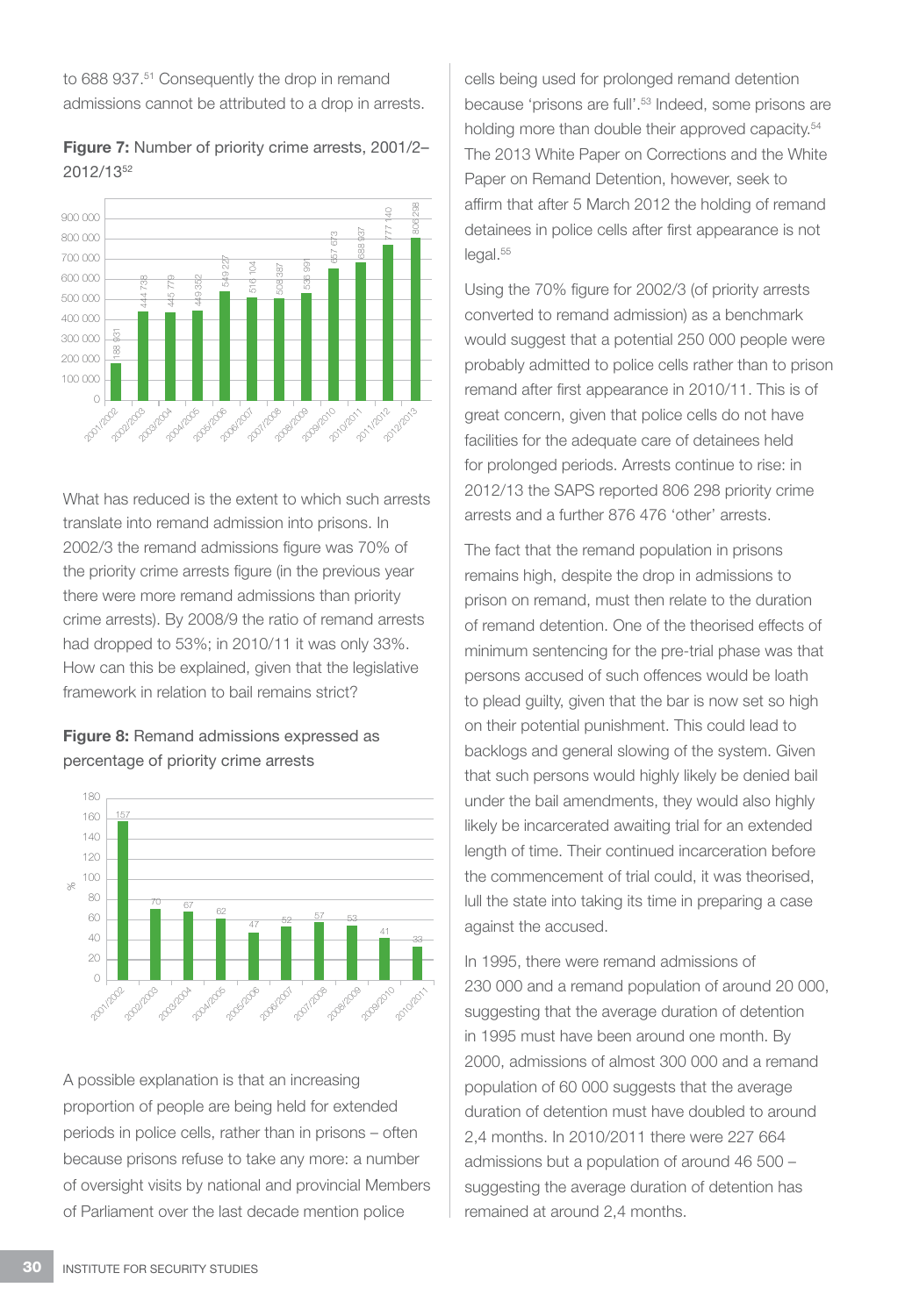The back-of-the-envelope 'average duration' calculations above provide a putative average of the duration of detention. Averages are not the best measures of the 'central tendency' of a population that is asymmetrically distributed – in other words, populations where there is a fixed minimum for the measure at hand (in this case duration of detention cannot be less than zero) and a maximum that can increase in size indefinitely. The department has therefore provided 'snapshot' figures of the time spent in remand at a particular date over the period 2009–2012.

Figure 9: Number of people held for various durations on remand, 2009–2012<sup>56</sup>



The number of people in custody on remand for more than three months comprised more than half of remand detainees as at March 2012. (Recall that the putative average in 1995 was one month.) The number in custody for more than a year comprised almost 18% in 2012 (or one in six remand inmates), whereas in 2009 this percentage was only 13% (one in eight). Indeed, by March 2012 some 5% (or one in 20) had spent more than two years in custody. In other words, all the longer time categories have experienced growth over the period 2009 to 2012, while all the shorter time categories have reduced in size, suggesting a general and continued lengthening of the duration of remand detention over this time period.

Figure 10: Number of people held for more than one year on remand, 2009-2012<sup>57</sup>



# Is the remand trend justified by court outcomes?

In short then, the data show that fewer people are being admitted on remand to prisons, but for much longer time periods. Can it be assumed that such long pre-trial incarcerations on remand are ultimately justified by eventual convictions? Over the initial time period after the legislative changes the number of people sentenced to imprisonment and admitted to prisons did indeed rise 24% from 1995/6 to 2001/2 (see Figure 7). This coincided with the peak in the size of the total prison population over the period thereafter until the special remissions that occurred in 2005.

### Figure 11: Number of sentenced people admitted to Correctional Centres, 1995–2010



After the peak in 2001/2 there was a steady decrease in the number of sentenced admissions. Yearly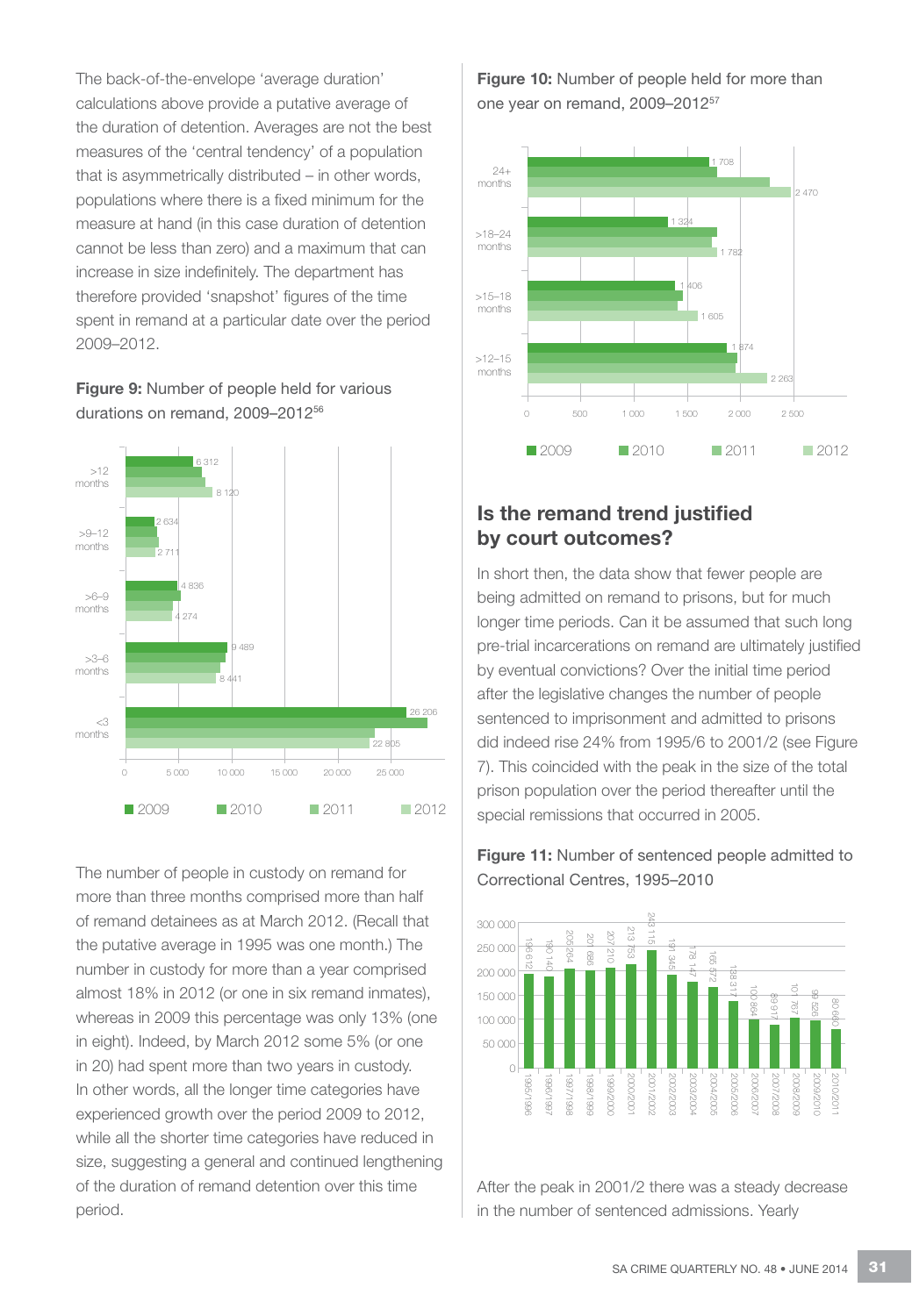remand admissions, by contrast, dropped below their 1995/6 levels only in 2010/11, while sentenced admissions did so in 2002/3 and decreased further thereafter. Yet, despite the drop in remand admissions, the remand population remains more than double the size it was in 1995.





In 1995/6 the 230 000 remand admissions were matched by 200 000 sentenced admissions; in other words, there was an approximately 85% conversion of remand to sentenced imprisonment in 1995/6. Put differently, just over one person was sent to remand for every person convicted and imprisoned in the same year. By 2007/8 this had worsened to 31%; in 2010 the ratio was 35%. Almost three times as many people were sent to remand as were convicted in the last years for which data are available. In 2010/11, some 150 000 people were sent to prison on remand who were not subsequently imprisoned as a result of a conviction in the same year. The 'conversion rate' is likely to be far worse if remand detention in police cells is taken into account.

## Figure 13: Percentage of remand admissions matched by sentenced admission



What has been driving the drop in sentenced admissions? Sentenced admissions are admissions of people who are convicted, and then sentenced to a term of imprisonment, rather than with a noncustodial sentence. Has the number of convictions dropped, or is it the extent to which sentences that include a term of imprisonment have dropped?

The National Prosecuting Authority Act, which created the National Prosecuting Authority (NPA), was promulgated in October 1998. Initially the newly formed NPA reported data on the finalisation of cases in the reporting period January to December; prior to that the individual provincial Attorneys-General did not report on their work in a uniform manner. The 2001/2 NPA Annual Report included data for 1999, 2000 and 2001 on the number of finalisations and the conviction rate.58

According to these data, convictions increased sharply over this time period, by 55%. From 2002/3 the reporting period changed to run from March to February each year.<sup>59</sup> The further jump in convictions, comparing January to December 2001 with March 2002 to February 2003, of another 41% in a single year suggests there may have been a further change in reporting practices that occurred at the same time, that influenced the number of convictions recorded. Assuming there was no such change in reporting practices, the increase in convictions, comparing the year January to December 1999 to the year March 2002 to February 2003, was a staggering 117%.

Figure 14: Number of convictions, 1999-2001,<sup>60</sup> 2002/3 to 2012/1361



From 2002/3, however, the trend changes dramatically towards an overall decrease in the number of convictions. Consequently it appears that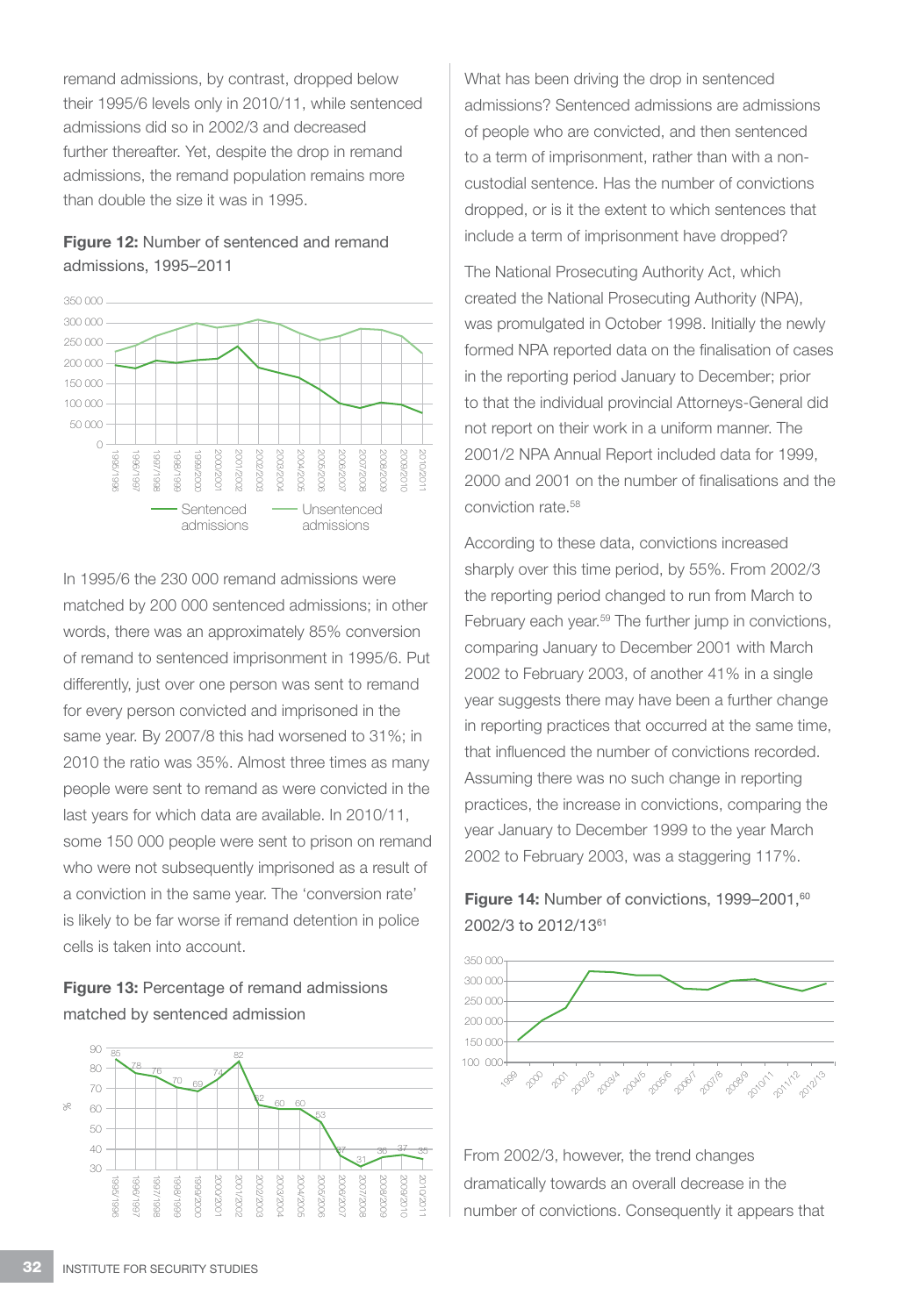the reduction in the number of sentenced admissions is partly a result of the trend towards a reduction in the number of convictions apparent from 2002/3.





At the same time, however, there has been a commensurate reduction in the extent to which sentences of imprisonment accompany a guilty conviction. Over the period 1999 to 2001 there appear to have been more sentenced admissions than there were convictions. This may, as indicated above, also be the result of how convictions are recorded. Looking at data from 2002/3 onward, there is a steady downward trend in the extent to which convictions are matched by sentenced admissions, from almost 60% to less than 30%.

#### Figure 16: Sentenced admissions as percentage of total convictions



This suggests that convictions are increasingly accompanied by non-custodial sentences – or alternatively that convicted people are being sentenced to time already served on remand – the 'Alice in Wonderland' scenario: 'sentence first,

verdict after'.62 What is clear is that the number of people held on remand in prisons is decreasing, the time for which they are held on remand in prisons is increasing, and the likelihood that they will ever be sentenced to a term of imprisonment is decreasing.

# Conclusion

The 'tough on crime' policy approach embodied in the tightening of bail laws and lengthy minimum sentences has had, over the long term, an unanticipated impact. After an initial period in which the DCS bore the brunt of predicted and massive increases in the total prison population, there was a subsequent stabilisation.

Prior to stabilisation, the twin unsustainable bail and sentencing policies led to conditions of detention resulting in more deaths from natural causes due to overcrowding in just over a decade, than the number of death penalty deaths during the apartheid era.<sup>63</sup>

As a result the criminal justice system developed methods to ameliorate the impact of these unsustainable policies. Some prisons refused to accept any more remand detainees, and detainees were then held at police stations. The full extent to which this occurred and continues to occur, is unclear.

The criminal justice trends suggest that, in addition, the system has generally slowed down and cut back on the number of people it chooses to prosecute, 64 the number it convicts, and the speed with which it does so, leading to a reduction in the number of people sentenced year-on-year.

The sentenced prison population is increasingly composed of those with longer sentences, but most will be released on parole at the earliest possible parole date.

In short, durations of remand detention have increased, convictions have decreased, an increasingly greater proportion of people are held on remand than will ever be convicted, and sentences are less likely than ever to contain a custodial component.

The 'tough on crime' approach has in practice turned into 'justice delayed and freedom denied'.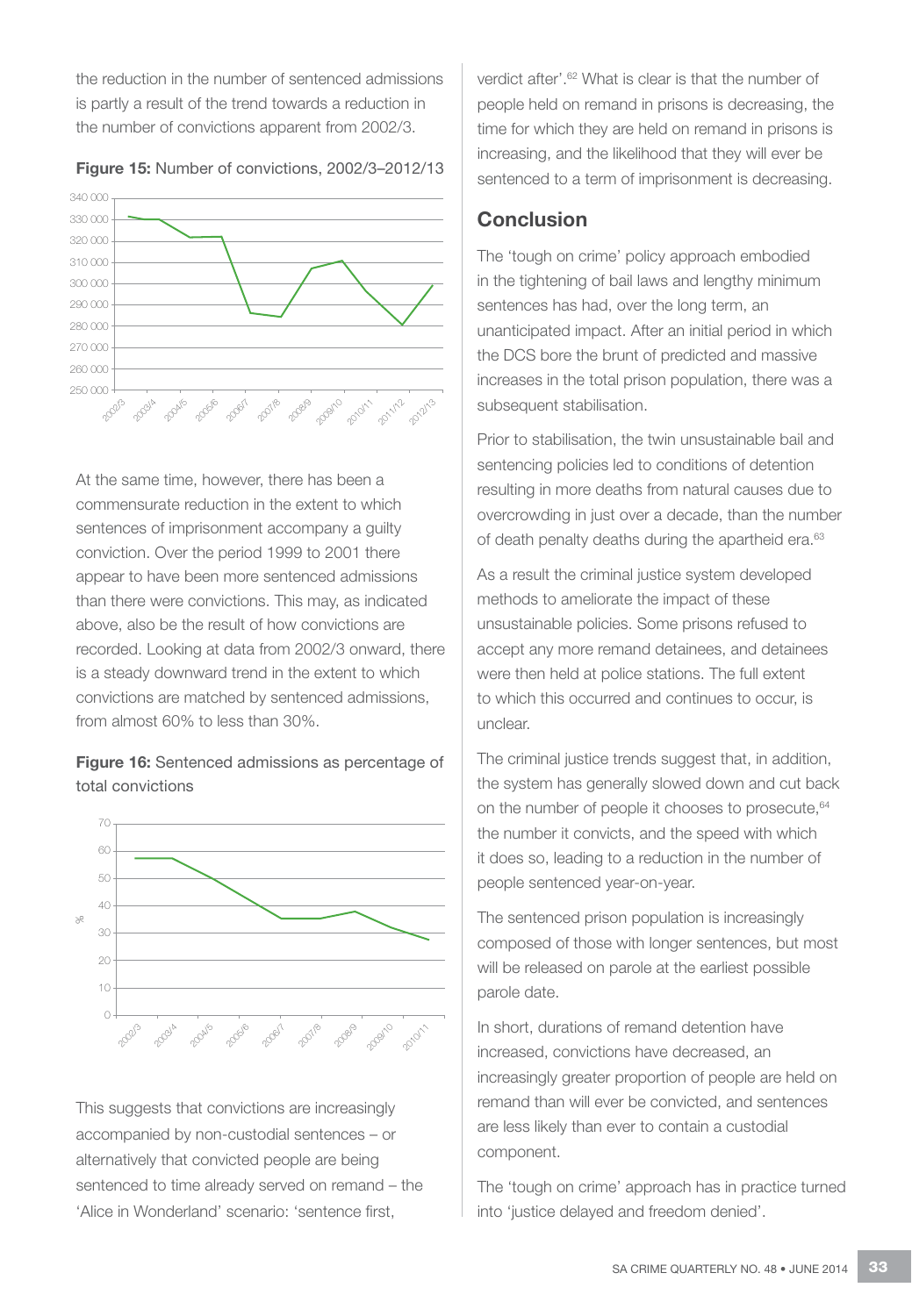

To comment on this article visit http://www.issafrica.org/sacq.php

#### **Notes**

- 1 Criminal Procedure Second Amendment Act 1995 (Act 75 of 1995); Criminal Procedure Second Amendment Act 1996 (Act 85 of 1996); Criminal Procedure Amendment Act 1996 (Act 86 of 1996); Abolition of Restrictions on the Jurisdiction of Courts Act 1996 (Act 88 of 1996); Criminal Procedure Amendment Act 1997 (Act 76 of 1997); Criminal Procedure Second Amendment Act 1997 (Act 85 of 1997); Criminal Law Amendment Act 1997 (Act 105 of 1997); Criminal Matters Amendment Act 1998 (Act 68 of 1998); Criminal Procedure Amendment Act 2001 (Act 17 of 2001); Criminal Procedure Second Amendment Act 2001 (Act 62 of 2001).
- 2 See cases cited in note 4 below.
- 3 Criminal Procedure Act, as amended by the Criminal Procedure Second Amendment Act 1997, Section 50(6)(b).
- 4 See *Twayie v Minster van Justisie* 1986 (2) SA 101 (O); *S v Du Preez* 1991 (2) SACR 372 (Ck); *Novick v Minister of Law and Order* 1993 (1) SACR 194 (W) 197.
- 5 J van der Berg, *Bail: A practitioners' guide*, 2nd ed, Cape Town: Juta 2001, 11.
- 6 Criminal Procedure Second Amendment Act 1995 (Act 75 of 1995).
- 7 Section 50(7) (now deleted): 'If a person is arrested on suspicion of having committed an offence but a charge has not been brought against him or her because further investigation is needed to determine whether a charge may be brought against him or her, the investigation in question shall be completed as soon as it is reasonably possible and the person in question shall as soon as it is reasonably possible thereafter, and in any event not later than the day after his or her arrest contemplated in subsections (1) and (2), be brought before an ordinary court of law to be charged and enabled to institute bail proceedings in accordance with subsection (6) or be informed of the reason for his or her further detention, failing which he or she shall be released.'
- 8 The full text of Section 50(6)(d): 'The lower court before which a person is brought in terms of this subsection, may postpone any bail proceedings or bail application to any date or court, for a period not exceeding seven days at a time, on the terms which the court may deem proper and which are not inconsistent with any provision of this Act, if  $-$  (i) the court is of the opinion that it has insufficient information or evidence at its disposal to reach a decision on the bail application; (ii) the prosecutor informs the court that the matter has been or is going to be referred to an attorneygeneral for the issuing of a written confirmation referred to in section 60 (11A); (iii) the prosecutor informs the court that the person is going to be charged with an offence referred to in Schedule 6 and that the bail application is to be heard by a regional court: (iv) it appears to the court that it is necessary to provide the State with a reasonable opportunity to (aa) procure material evidence that may be lost if bail is granted; or (bb) perform the functions referred to in section 37; or (v) it appears to the court that it is necessary in the interests of justice to do so.'
- 9 Prior to amendment, Section 60(1) (a) read as follows: 'An accused who is in custody in respect of an offence shall, subject to the provisions of section 50 (6) *and* (7), be entitled

to be released on bail at any stage preceding his or her conviction in respect of such offence, *unless the court finds that it is in the interests of justice that he or she be detained in custody*. After amendment, section 60(1) (a) reads: An accused who is in custody in respect of an offence shall, subject to the provisions of section 50 (6), be entitled to be released on bail at any stage preceding his or her conviction in respect of such offence, *if the court is satisfied that the interests of justice so permit.'* [Own emphasis]

- 10 The offences listed in Schedule 6 are: 'Murder, when—(a) it was planned or premeditated; (b) the victim was—(i) a law enforcement officer performing his or her functions as such, whether on duty or not, or a law enforcement officer who was killed by virtue of his or her holding such a position; or (ii) a person who has given or was likely to give material evidence with reference to any offence referred to in Schedule 1; (c) the death of the victim was caused by the accused in committing or attempting to commit or after having committed or having attempted to commit one of the following offences: (i) Rape; or (ii) robbery with aggravating circumstances; or (d) the offence was committed by a person, group of persons or syndicate acting in the execution or furtherance of a common purpose or conspiracy. Rape— (a) when committed—(i) in circumstances where the victim was raped more than once, whether by the accused or by any co-perpetrator or accomplice; (ii) by more than one person, where such persons acted in the execution or furtherance of a common purpose or conspiracy; (iii) by a person who is charged with having committed two or more offences of rape; or (iv) by a person, knowing that he has the acquired immune deficiency syndrome or the human immunodeficiency virus; (b) where the victim— (i) is a girl under the age of 16 years; (ii) is a physically disabled woman who, due to her physical disability, is rendered particularly vulnerable; or (iii) is a mentally ill woman as contemplated in section 1 of the Mental Health Act 1973 (Act 18 of 1973); (c) involving the infliction of grievous bodily harm. Robbery, involving— (a) the use by the accused or any co-perpetrators or participants of a firearm; (b) the infliction of grievous bodily harm by the accused or any of the co-perpetrators or participants; or (c) the taking of a motor vehicle. Indecent assault on a child under the age of 16 years, involving the infliction of grievous bodily harm. An offence referred to in Schedule 5—(a) and the accused has previously been convicted of an offence referred to in Schedule 5 or this Schedule; or (b) which was allegedly committed whilst he or she was released on bail in respect of an offence referred to in Schedule 5 or this Schedule.'
- 11 E du Toit, F J de Jager, A Paizes et al., *Commentary on the Criminal Procedure Act*, 2007, 9–42.
- 12 Treason. Murder. Attempted murder involving the infliction of grievous bodily harm. Rape. Any offence referred to in Section 13 (f) of the Drugs and Drug Trafficking Act 1992 (Act 140 of 1992), if it is alleged that—(a) the value of the dependence-producing substance in question is more than R50 000,00; or (b) the value of the dependence-producing substance in question is more than R10 000,00 and that the offence was committed by a person, group of persons, syndicate or any enterprise acting in the execution or furtherance of a common purpose or conspiracy; or (c) the offence was committed by any law enforcement officer. Any offence relating to the dealing in or smuggling of ammunition, firearms, explosives or armament, or the possession of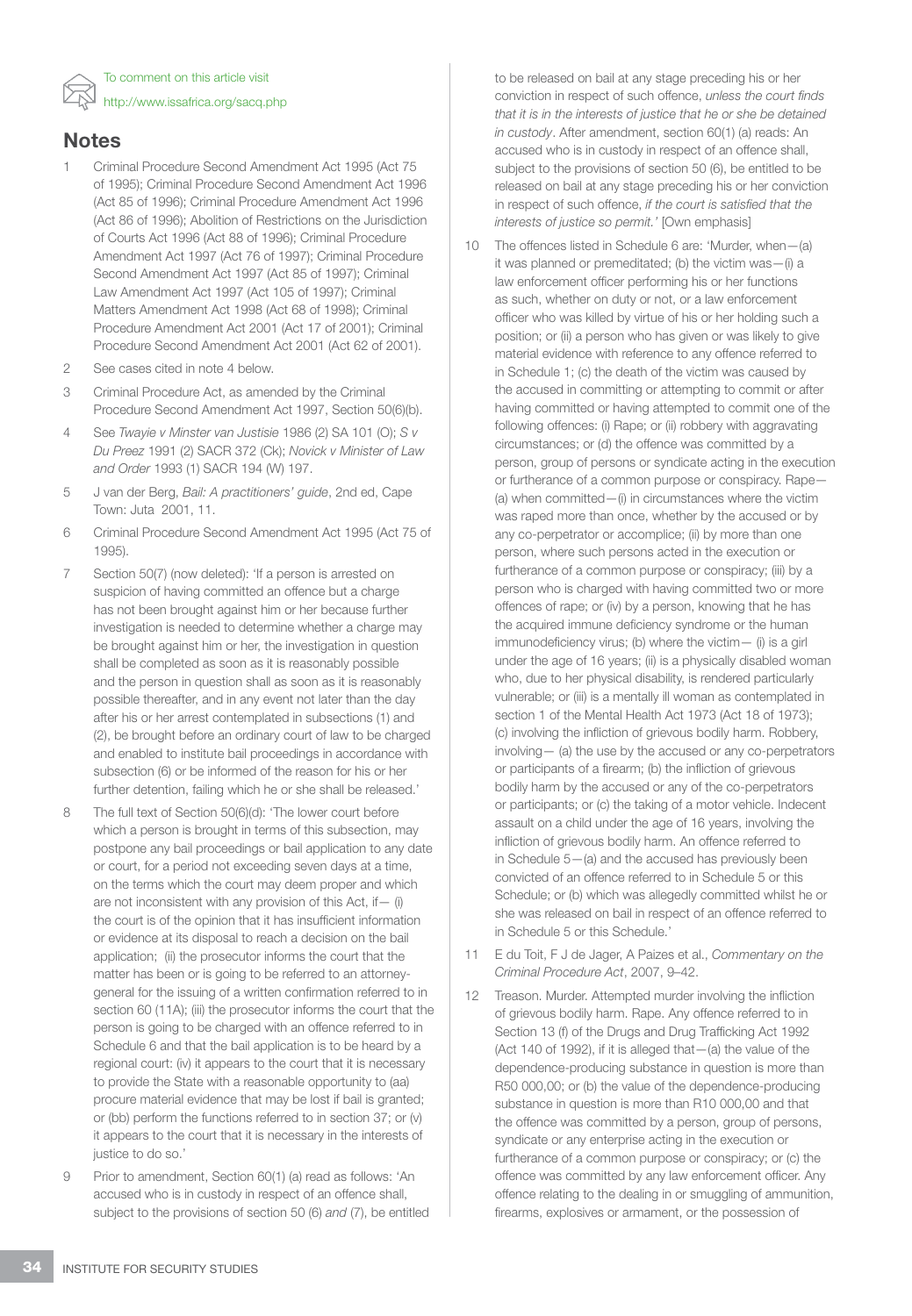an automatic or semi-automatic firearm, explosives or armament. Any offence in contravention of Section 36 of the Arms and Ammunition Act 1969 (Act 75 of 1969), on account of being in possession of more than 1 000 rounds of ammunition intended for firing in an arm contemplated in Section 39 (2) (a) (i) of that Act. Any offence relating to exchange control, extortion, fraud, forgery, uttering, theft, or any offence referred to in Part 1 to 4, or Section 17, 20 or 21 (in so far as it relates to the aforementioned offences) of Chapter 2 of the Prevention and Combating of Corrupt Activities Act 2004—(a) involving amounts of more than R500 000,00; or (b) involving amounts of more than R100 000,00, if it is alleged that the offence was committed by a person, group of persons, syndicate or any enterprise acting in the execution or furtherance of a common purpose or conspiracy; or (c) if it is alleged that the offence was committed by any law enforcement officer—(i) involving amounts of more than R10 000,00; or (ii) as a member of a group of persons, syndicate or any enterprise acting in the execution or furtherance of a common purpose or conspiracy. Indecent assault on a child under the age of 16 years. An offence referred to in Schedule 1— (a) and the accused has previously been convicted of an offence referred to in Schedule 1; or (b) which was allegedly committed whilst he or she was released on bail in respect of an offence referred to in Schedule 1.

13 *Dlamini v S; Dladla and others v S; S v Joubert; S v Schietekat* [1999] JOL 4944 (CC), para. 67–77: '[67] There can be no quibble with Mr D'Oliveira's submission that over the last few years our society has experienced a deplorable level of violent crime, particularly murder, armed robbery, assault and rape, including sexual assault on children. Nor can there be any doubt that the effect of widespread violent crime is deeply destructive of the fabric of our society and that accordingly all steps that can reasonably be taken to curb violent crime must be taken. Mr D'Oliveira was correct when he argued that it is against this background that we should assess the provisions of s 60(11)(a). [68] Although the level of criminal activity is clearly a relevant and important factor in the limitations exercise undertaken in respect of s 36, it is not the only factor relevant to that exercise. One must be careful to ensure that the alarming level of crime is not used to justify extensive and inappropriate invasions of individual rights. It is well established that s 36 requires a court to counterpoise the purpose, effects and importance of the infringing legislation on the one hand against the nature and importance of the right limited on the other. Parliament enacted s 60(11)(a) with the clear purpose of deterring and controlling serious crime, an indubitably important goal. Its effect is to limit, to an appreciable extent, the right of an arrested person to bail if the interests of justice permit. The question we need to answer is whether the extent of that limitation is justifiable. [69] In order to determine whether the limitation is permissible in terms of s 36, it is necessary to consider whether the limitation would be considered reasonable and justifiable in democratic societies based on freedom equality and dignity. … [77] In conclusion, therefore, I am of the view that although the inclusion of the requirement of "exceptional circumstances" in s 60(11)(a) limits the right enshrined in s 35(1)(f), it is a limitation which is reasonable and justifiable in terms of s 36 of the Constitution in our current circumstances.'

- 14 *Dlamini v S; Dladla and others v S; S v Joubert; S v Schietekat* [1999] JOL 4944 (CC) para. 75–76.
- 15 *S v Jonas* 1998 (2) SACR 677 (SEC) para. 679d–680e.
- 16 Such as the bail application of Oscar Pistorious, in which a lengthy affidavit spoke to exceptional circumstances.
- 17 A 2008 study in three large urban courts found that in excess of 80% of murder accused and 90% of rape accused were denied bail. See V Karth et al., *Between a rock and a hard place: bail decisions in three South African courts*, Open Society Foundation for South Africa, 2008.
- 18 Ibid.
- 19 Ibid.
- 20 In a national representative survey conducted face to face with 3 000 South Africans in November and December 1998, about 70% of South African respondents either agreed or strongly agreed with the statement that 'criminals have too many rights'. Reality Check, *South Africans' views of the new South Africa: a report on a national survey of the South African people*, 1999, 1999.
- 21 See M Shönteich, Sentencing in South Africa: public perception and judicial process Paper 43, ISS, November 1999. The ISS and the Institute for Human Rights and Criminal Justice Studies at Technikon South Africa (TSA) conducted a survey among Eastern Cape residents in 1999 to ascertain their attitudes to sentencing in South Africa. The survey found almost 60% said that the courts are 'much too lenient'.
- 22 Criminal Law Amendment Act 1997 (Act 105 of 1997).
- 23 *S v Makwanyana & another* 1995 (3) SA 391 (CC).
- 24 Although serious crime had been increasing since the 1980s, the public perception of a 'crime wave' over the period 1994–1997 is not supported by SAPS data: See M Schönteich & A Louw, *Crime trends in South Africa 1985– 1998,* Centre for the Study of Violence and Reconciliation (CSVR), June 1999.
- 25 A survey conducted by the Human Sciences Research Council (HSRC) in July 1996 found that 71% of the public were in favour of retention of the death penalty, while 69% felt that criminals were treated too leniently by the courts. See HSRC media release, *The death penalty debate*, 4 September 1996, http://www.hsrc.ac.za/ media/1996/9/19960904.html (accessed 3 June 2005).
- 26 Act assented to on 27 November 1997, commencing 13 November 1998; s51 operable from 1 May 1998.
- 27 Section 53(1) of the Act.
- 28 Section 53(2) of the Act.
- 29 The Criminal Law (Sentencing) Amendment Act 2007 (Act 38 of 2007), Section 3; Criminal Law Amendment Act 1997 (Act 105 of 1997), deleted sections 53(1) and 53(2).
- 30 Criminal Law Amendment Act 1997 (Act 105 of 1997), Schedule 2.
- 31 Ibid., Section 51.
- 32 Magistrates' Courts Act 1944 (Act 32 of 1944) as amended by the Magistrates Amendment Act 1998 (Act 66 of 1998), commencing 7 October 1998, Section 92(1)(a).
- 33 Over the period April 2005 to March 2007 some 2 418 minimum sentencing matters were referred to the High Court for sentencing. The High Court acquitted 234 of these accused who had already been convicted in the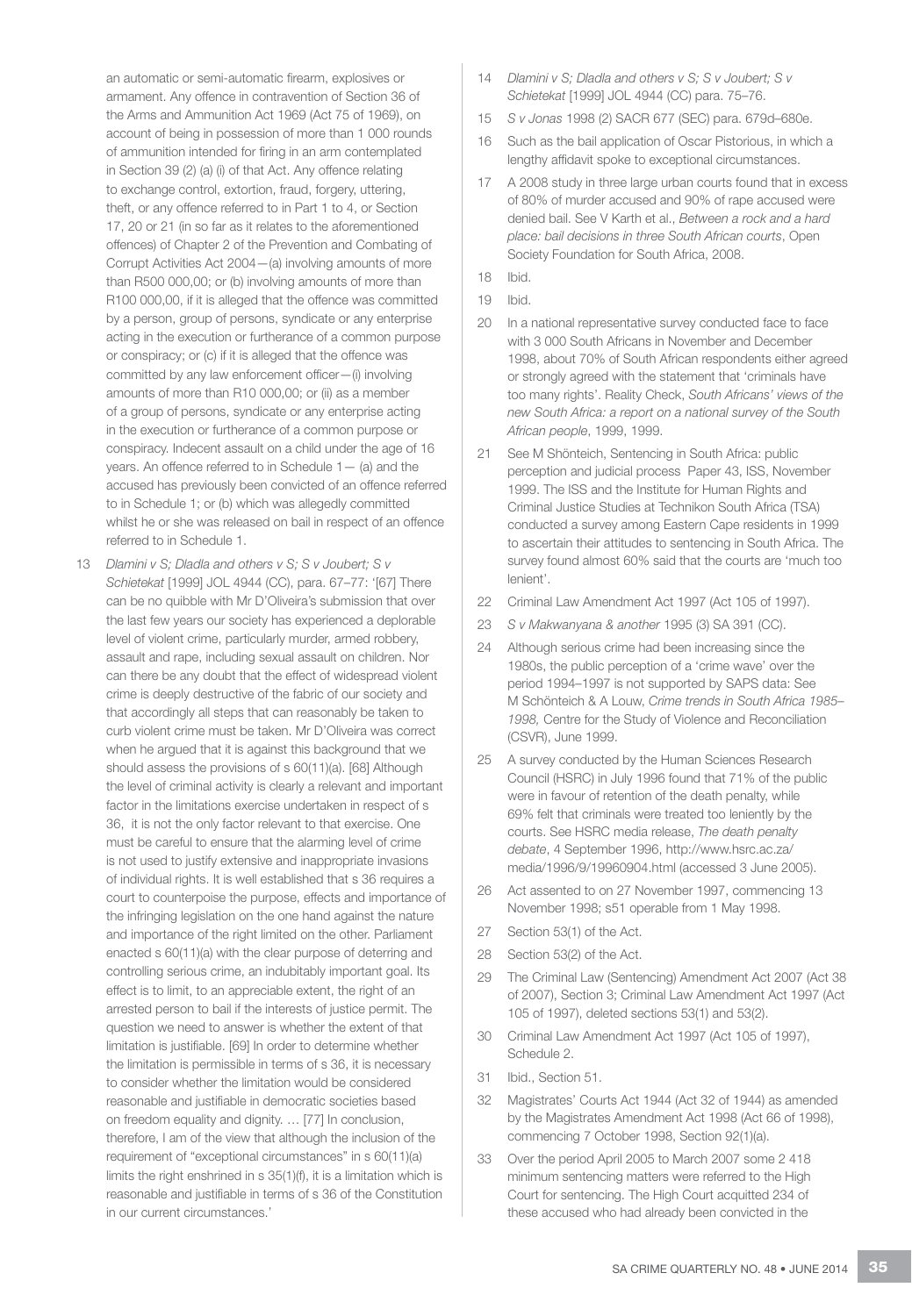Regional Court. Parliament of South Africa Research Unit document, 31 July 2007, http://www.pmg.org.za/ docs/2007/071030research.pdf (accessed 2 March 2014).

- 34 Criminal Law (Sentencing) Amendment Act 2007 (Act 38 of 2007).
- 35 See *Chake v State* (824/2012) [2013] ZASCA 141 (30 September 2013).
- 36 This chart was compiled by combining a spreadsheet covering the period 1995 to 2005 that incorporated monthly data, originally made available to the author by the Office of the Inspecting Judge for the preparation of a report on a minimum sentencing in 1997, with various MIS (Management Information System) reports provided to the Civil Society Prison Reform Initiative (CSPRI) by the Department of Correctional Services (DCS) since 2003. The last such report was dated 28 February 2011. A data point for 2012 was obtained from the DCS Annual Report.
- 37 ISS, *Crime Index* 4(4) (2000); Office of the Inspecting Judge, *Annual report 2011–2012*.
- 38 Office of the Inspecting Judge, *Annual report 2011–2012*.
- 39 Some 7 280 deaths in 13 years would have been likely over 1998–2011, if the prison population had remained at 140 000. Instead 15 778 deaths occurred.
- 40 This chart was compiled using data from the Judicial Inspectorate of Correction Services, *Annual report 2011– 2012*, figure 22, on the number of natural deaths over the period 1998–2011, as well as total inmate population data, usually reported at the end of February or March of the year concerned.
- 41 Grootvlei, Pietermaritzburg and Qalakabusha. Presentation to the Select Committee on Security and Constitutional Affairs, 13 September 2006, www.pmg.org.za/ docs/2006/060913parole.ppt (accessed 5 March 2014).
- 42 See note to Figure 2 above.
- 43 Department of Correctional Services, *Report on Special Remission 2005*, 23 August 2005, www.pmg.org.za/ docs/2005/050823sishuba.ppt (accessed 5 March 2014).
- 44 Parole is a manner of placement whereby an offender, subject to completion of a minimum period of sentence inside the correctional centre, and subject to certain criteria being met, may be allowed to serve a part of his/ her sentence in the community. A person placed out on parole will be placed under strict conditions and under the supervision of a parole/ probation officer and will remain under supervision in the community until the sentence is completed in full. If he/she transgresses any of these conditions, he/she may be arrested and returned to a correctional centre to serve the remainder of the sentence.
- 45 For most sentenced offenders (those serving between two years and life imprisonment), the earliest parole date occurs when half the sentence has been served, in terms of Section 73(6)(a) of the Correctional Services Act 1998 (Act 111 of 1998). For a life sentence, 25 years must be served, and sentences in terms of minimum sentencing require four-fifths.
- 46 The percentage of eligible cases considered by parole boards from April 2011 to end of December 2011 is 76,30%. See Department of Correctional Services, *Status report on case management committees, parole boards and correctional supervision*, 13 March 2012, http://www.pmg. org.za/report/20120313-correctional-supervision-parole-

status-report-department-correctional (accessed 5 March 2014).

- 47 The data for 1995–2005 was drawn from Chris Giffard and Lukas Muntingh, *The effect of sentencing on the size of the South African prison population*, OSF-SA, 2006. The 2011 data was obtained from the Department of Correctional Services Management Information System report, 2011.
- 48 Department of Performance Monitoring and Evaluation, The Presidency, *Twenty-year review South Africa 1994–2014*, 114.
- 49 Section 49G of the Correctional Services Act and 63A of the Criminal Procedure Act are relevant. Section 63A does grant the head of a correctional centre, under certain circumstances and with regard to certain crimes, the discretion to either seek the release of a remand detainee or to request amendment of the conditions of such a person's bail. The head of the correctional centre may approach the relevant court if he/she is satisfied that the population is reaching such proportions that it constitutes a material and imminent threat to the human dignity, physical health or safety of an accused where an accused has been granted bail but remains in custody. The extent to which the provision has been used in practice is unclear. It only applies to detainees who have been granted bail but remain in custody (presumably because bail cannot be paid). Section 49G of the Correctional Services Act provides that that a remand detainee may not be detained for a period exceeding two years without such matter having been brought to the attention of the court concerned. In April 2014, DCS announced that 380 detainees 'were no longer in remand detention' as a result of this provision being put to use.
- 50 See note 22 above.
- 51 South African Police Service, *Annual report 2002–2003 (Visible policing);* and South African Police Service, *Annual report 2010–2011 (Visible policing).*
- 52 Source: ISS Crime Hub, http://www.issafrica.org/crimehub/ (accessed 10 April 2014).
- 53 See KwaZulu-Natal Legislature Community Safety and Liaison Committee, *Report on targeted visits to police stations in the Umzimkhulu area*, 20, 23–25 May 2005, 19, http://www.kznlegislature.gov.za/LinkClick. aspx?link=committees%2F23-25+May+2005+visit+to+police +stations+20.pdf&tabid=96&mid=717 (accessed 5 March 2014): 'Concerns: The refusal of the relevant prisons to accept any more awaiting trial prisoners. These prisons are already as much as 200% overcrowded and cannot cope with any extras. The consequence is that the holding cells in the Police Station are overcrowded, putting extra pressure on the personnel.' And at 22: 'This is an issue which arose at many of the Police Stations, but was particularly noticeable during the visit to the Mehlomnyama Police Station. Police have to grapple with the problem of awaiting trial prisoners who cannot be accommodated at the Port Shepstone Prison. This raises issues such as the responsibility of Police Stations having to keep awaiting trial prisoners, which is not their responsibility, but that of Correctional Services.' See also *Report of the Portfolio Committee on Police on its oversight visit from 26–30 March 2012 to the following police stations in the North West Province*, http://www.pmg.org. za/files/doc/2013/comreports/130515pcpolicereport.htm (accessed 5 March 2014); *Report of the Portfolio Committee on Police on its oversight visit from 23–27 January and 02*